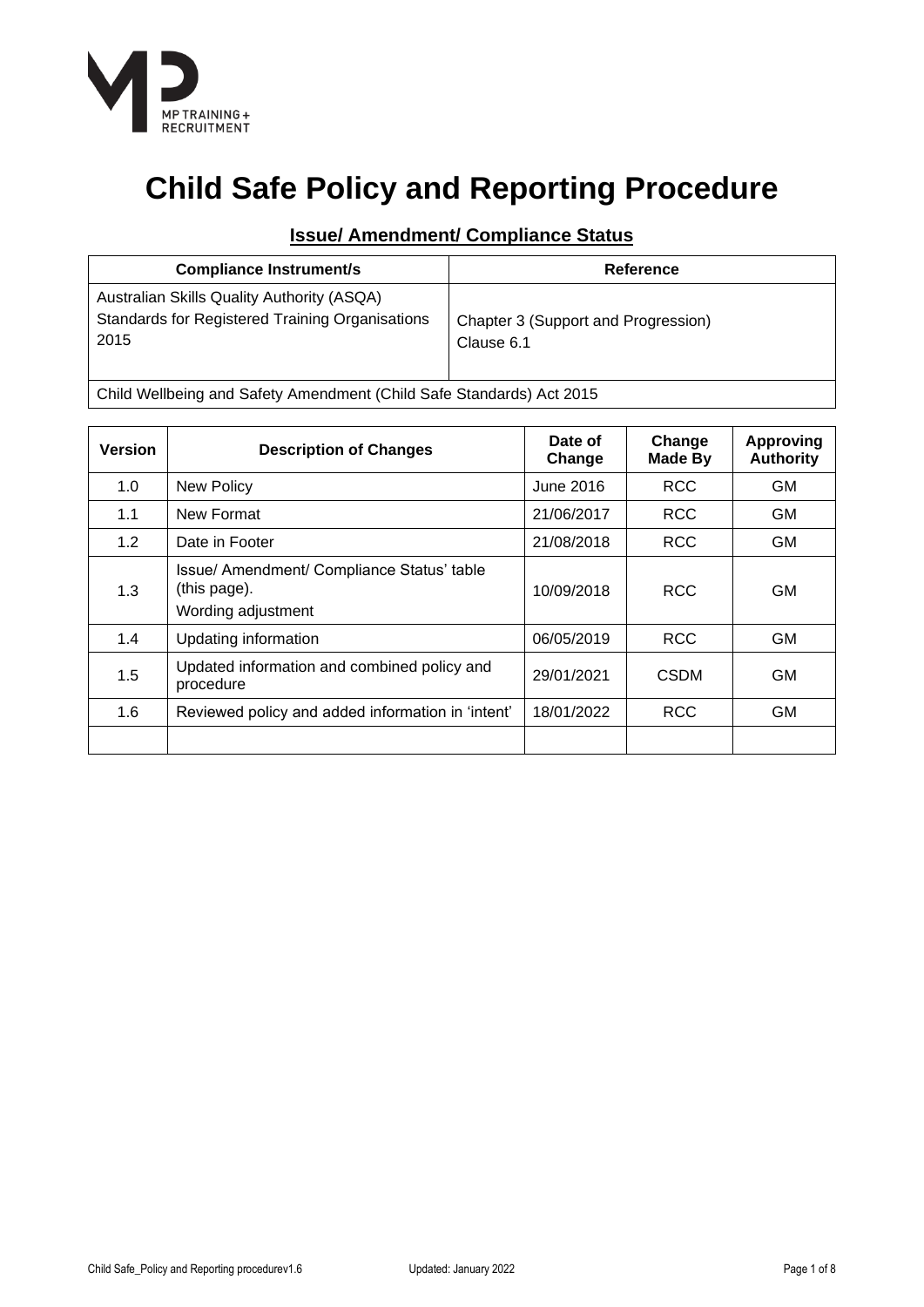

Please note that Julie Reid Management Pty Ltd trading as MP Training and Recruitment is referred to as 'MP' for the purpose of this document.

# **Intent**

MP is committed to establishing and maintaining child safe environments and adhering to the 7 Child Safe Standards that are part of the Victorian State Government Reportable Conduct Scheme. This policy applies to all staff and learners.

*Note: This policy and procedure is to be read in conjunction with:* 

<https://ccyp.vic.gov.au/assets/resources/CSSGuideFinalV4-Web-New.pdf>

# **Reportable Conduct and Organisational Duty of Care**

The Victorian State Government Reportable Conduct Scheme applies to MP.

#### **What is a 'reportable allegation'?**

There is an allegation of 'reportable conduct' where a person has a reasonable belief that there has been:

- A sexual offence, sexual misconduct or physical violence committed against, with or in the presence of a child under 18;
- Behaviour causing significant emotional or psychological harm to a child under 18; or
- Significant neglect of a child under 18,

or misconduct involving any of the above, whether or not the person the allegation relates to provides services to children, and even if the allegation arises outside the person's employment. Only conduct by an adult against a child under 18 is reportable under the Victorian State Government 'Reportable Conduct Scheme'.

Under the organisational duty of care MP will take reasonable precautions to prevent any form of abuse of a child.

MP will notify the Commission for Children and Young People (CCYP) of 'reportable allegations'.

## **Our Commitment to Child Safety**

MP Training and Recruitment (MP) is committed to child safety.

All learners under eighteen (18) years of age who are supported by MP have a right to feel and be safe. We want children to be safe, happy and empowered. We support and respect all children. We are committed to the safety, participation and empowerment of all children.

We promote diversity and tolerance, and people from all walks of life and cultural backgrounds are welcome. In particular we:

- Promote the cultural safety, participation and empowerment of Aboriginal children;
- Promote the cultural safety, participation and empowerment of children from culturally and/or linguistically diverse backgrounds; and
- Ensure that children with a disability are safe and can participate equally.

We have zero tolerance of child abuse, and all allegations and safety concerns will be treated very seriously and consistently with our robust policies and procedures. We have legal and moral obligations, which we follow rigorously, to contact authorities when we are concerned about a child's safety.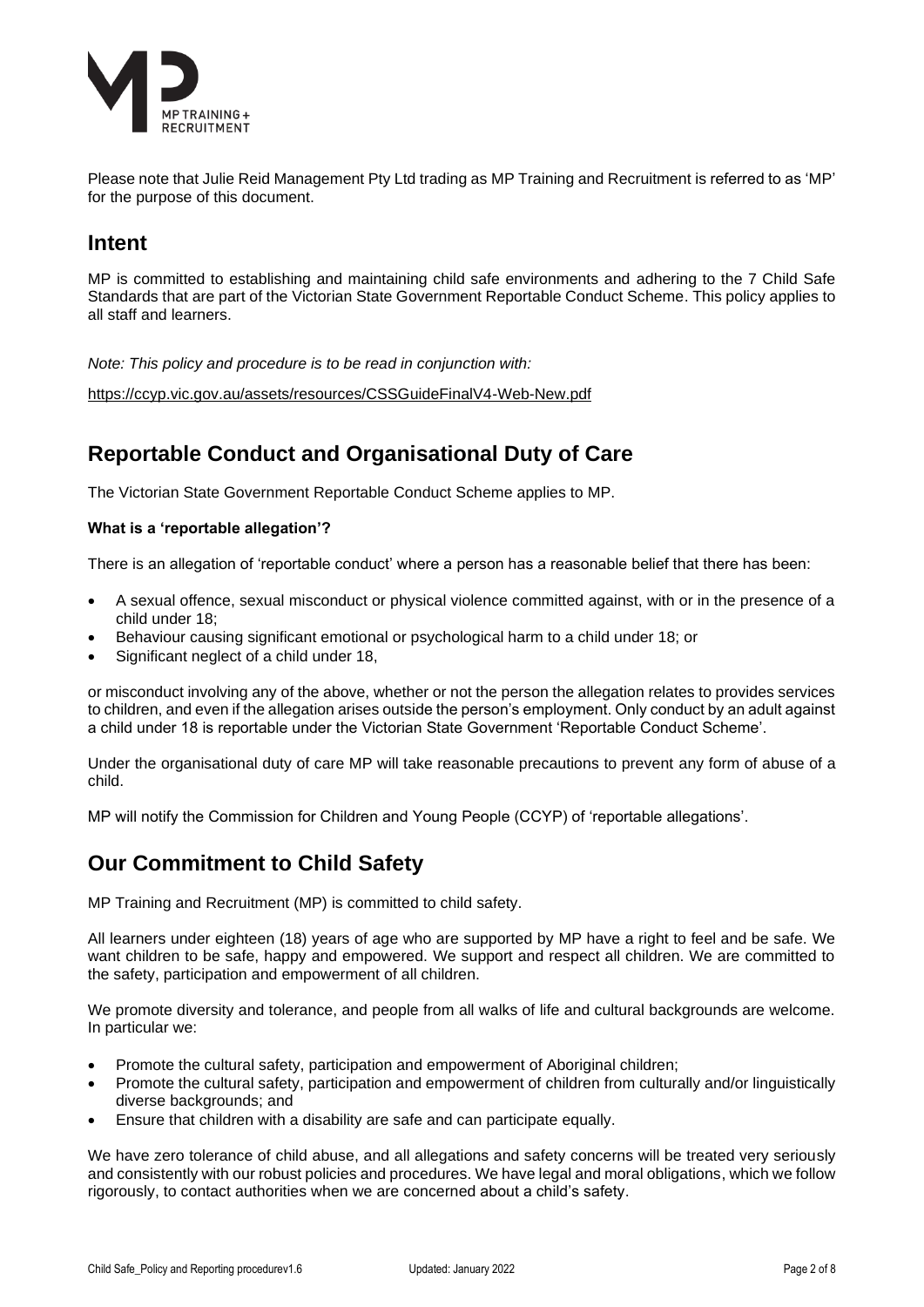

MP is committed to preventing child abuse and identifying risks early, and removing and reducing these risks. We have robust human resources and recruitment practices for all RTO (Registered Training Organisation) staff and are committed to regular training and education our RTO staff on child abuse risks.

As a child safe organisation, MP:

- Has a visible culture of child safety that is part of everyday practice;
- Has strong leadership driving a culture of child safety;
- Has the safety of children as its prime consideration;
- Has well-articulated policies and procedures to implement its child safe approach;
- Actively encourages participation, empowerment and serves to protect children;
- Has actively considered risks of abuse within the organisation;
- Engages with children to create a child safe environment and empowers children to speak up if something is wrong; and
- Has inclusive approaches for children with a disability, Aboriginal children and children from culturally and/or linguistically diverse backgrounds.

# **Child Abuse**

Reporting child abuse is a community-wide responsibility. Child abuse includes any act committed against a child involving:

- Physical violence;
- Sexual offences;
- Serious emotional or psychological abuse; and
- Serious neglect.

#### **Call the police on 000 if you have immediate concerns for a child's safety.**

All Registered Training Organisation (RTO) staff are required to report to police if they know or reasonably believe that a sexual offence has been committed by an adult against a child under the age of 18. *It is a criminal offence (failure to disclose) to fail to comply with this obligation across jurisdictions.*

#### **What is a 'reasonable belief'?**

A 'reasonable belief' is not the same as having proof. A 'reasonable belief' is formed if a reasonable person in the same position would have formed the belief on the same grounds. For example, a 'reasonable belief' might be formed when:

- A child states that they have been sexually abused;
- A child states that they know someone who has been sexually abused (sometimes the child may be talking about themselves);
- Someone who knows a child states that the child has been sexually abused;
- Observations of the child's behaviour or development leads to a belief that the child has been sexually abused; or
- Signs of sexual abuse lead to a belief that the child has been sexually abused.

A reasonable belief is a deliberately low threshold. This enables authorities to investigate and take action.

If a person 16 years or older provided you with the information and they do not have an intellectual disability and they do not want the information reported to the police, an individual is then not required to report to police.

MP will not tolerate incidents of child abuse. All RTO staff understand their obligation to notify relevant authorities as soon as practicable if they have a reasonable suspicion that a minor has been, or is being, abused or neglected by a member of their family or any other individual: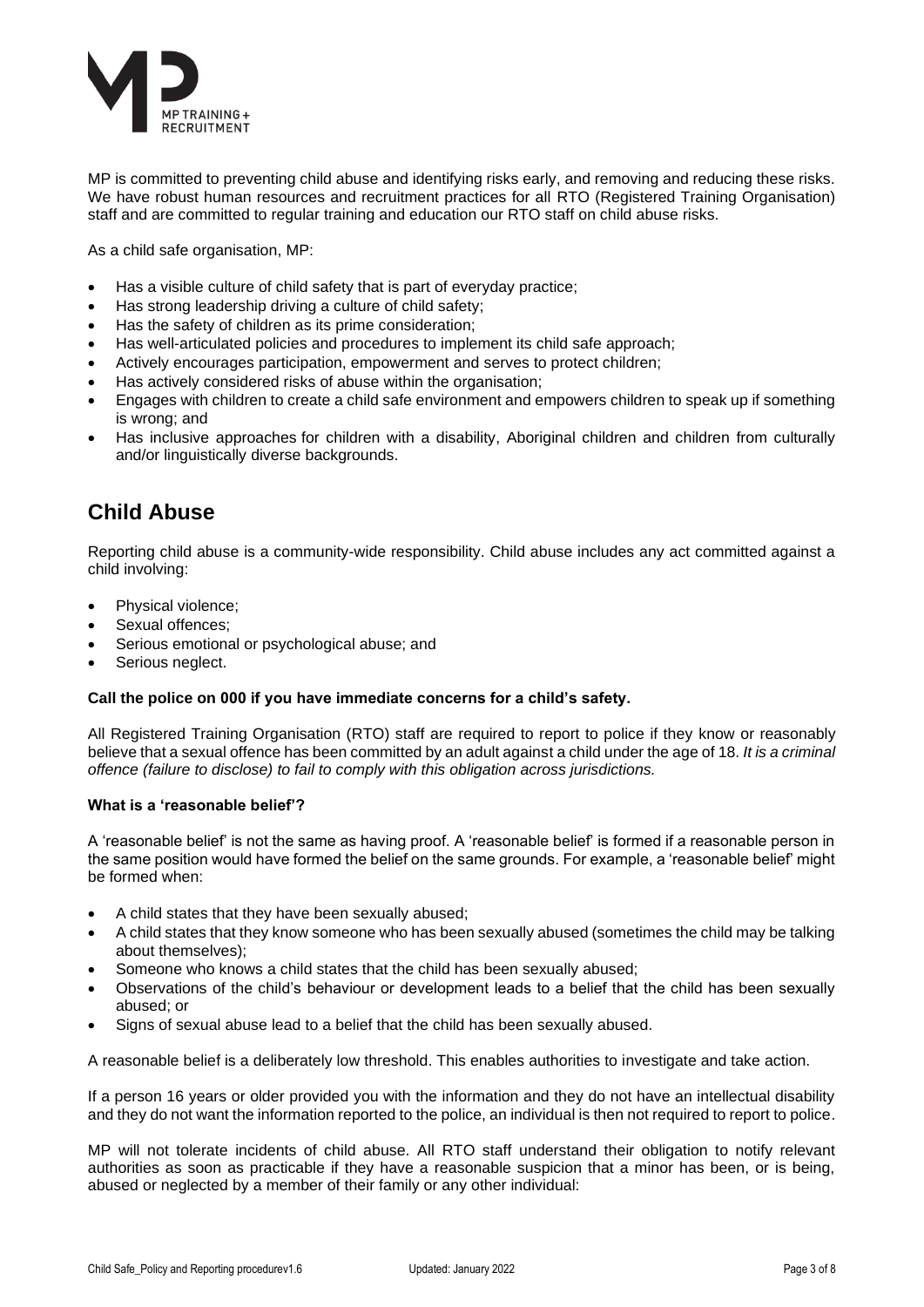

- New South Wales Child Protection Line 13 21 11
- Victoria Child Protection Crisis Line 13 12 78

# **Child Safe Officer**

MP has appointed a Child Safe Officer for its RTO operations, being the designated person to hear or be informed about all allegations or concerns, and providing support to other staff.

**Child Safe Officer** – Craig Cleary – P: 0421 089 087 or E: [craig@trainingandrecruitment.com.au](mailto:craig@trainingandrecruitment.com.au)

Our designated Child Safe Officer provides a single contact for children, parents and RTO staff to seek advice and support regarding the safety and wellbeing of children.

# **Code of Conduct**

As part of the induction process for new employees, and the annual re-induction process for existing employees, MP employees will receive training in Child Safety and be required to read and sign the Child Safety Code of Conduct agreement.

## **Risk Management**

MP ensures the protection of children when a risk is identified. In addition to general occupational health and safety risks, we proactively manage risks of abuse to children.

We have risk management strategies in place to identify, assess, and take steps to minimise child abuse risks, which include risks posed by physical environments and online environments.

#### **Training and supervision**

MP culture aims for all individuals to feel confident and comfortable in discussing any allegations of child abuse or child safety concerns.

MP has specific policies, procedures and training in place that support our leadership team and RTO staff to achieve these commitments. We support RTO staff through ongoing supervision to ensure they understand our organisation's commitment to child safety and that everyone has a role to play in protecting children from abuse, as well as checking that their behaviour towards children is safe and appropriate.

#### **Regular review**

MP reviews this policy regularly and following any significant incident, should it occur. Where possible we do our best to work with families, children, local Aboriginal communities, culturally and/or linguistically diverse communities and people with a disability.

A self audit and risk assessment will be conducted annually to ensure appropriate review and updates are made in line with organisation, legislation and best practice changes.

### **Fair procedures for staff**

The safety and wellbeing of children is our primary concern. We are also fair and just to staff. The decisions made by MP when recruiting, assessing incidents, and undertaking disciplinary action will always be thorough, transparent, and based on evidence.

We record all allegations of abuse and safety concerns using our Child Safe Incident Report form, including investigation updates. All records are securely stored.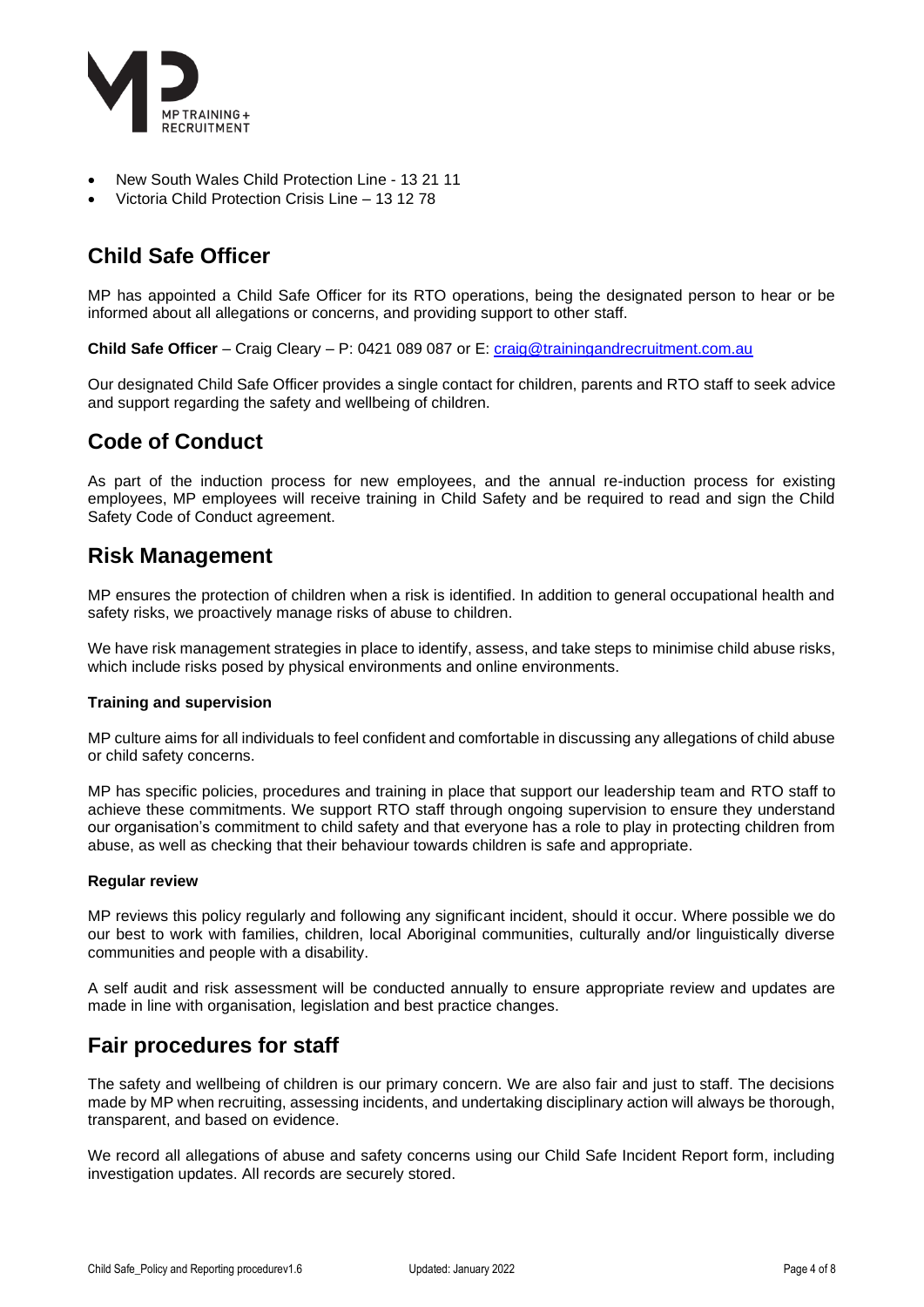

If an allegation of abuse or a safety concern is raised, we provide updates to children and families on progress and any actions we as an organisation take.

# **Privacy**

All personal information considered or recorded will respect the privacy of the individuals involved, whether they be staff, parents or children, unless there is a risk to someone's safety. MP has safeguards and practices in place to ensure any personal information is protected.

## **Disclosures**

If a child discloses an incident of abuse:

- Try and separate them from others discreetly and listen to them carefully.
- Let the child use their own words to explain what has occurred.
- Reassure the child that you take what they are saying seriously, and it is not their fault and that they are doing the right thing.
- Explain to them that this information may need to be shared others, such as with their parent/carer, specific people in your organisation, or the police.
- Do not make promises to the child such as promising not to tell anyone about the incident, except that you will do your best to keep them safe.
- Do not leave the child in a distressed state. If they seem at ease in your company, stay with them.
- Provide them with a Child Safe Incident Report form to complete, or complete it together, if you think the child is able to do this.
- As soon as possible after the disclosure, record the information using the child's words and report the disclosure to the Child Safety Officer as well as police or child protection as relevant.
- Ensure the disclosure is recorded accurately, and that the record is stored securely.

If a parent/carer says their child has been abused or raises a concern:

- Explain that MP has processes to ensure all abuse allegations are taken very seriously.
- Ask about the wellbeing of the child.
- Allow the parent/carer to talk through the incident in their own words.
- Advise the parent/carer that you will take notes during the discussion to capture all details.
- Explain to them the information may need to be repeated to authorities or others, such as the Child Safety Officer, the police or child protection.
- Do not make promises at this early stage, except that you will do your best to keep the child safe.
- Provide them with a Child Safe Incident Report form to complete, or complete it together.
- Ask them what action they would like to take and advise them of what the immediate next steps will be.
- Ensure the report is recorded accurately, and that the record is stored securely.
- Be aware that:
	- o Individuals from Aboriginal, culturally and/or linguistically diverse backgrounds may face barriers in reporting allegations of abuse.
	- $\circ$  Individuals with a disability may experience barriers disclosing an incident.
		- You need to be sensitive to these issues and meet individuals' needs where possible.

RTO staff must follow the Four Critical Actions every time you become aware of a further instance or risk of abuse. This includes reporting new information to authorities.

If staff believe that a child is not subject to abuse, but still hold significant concerns for their wellbeing they must still act immediately.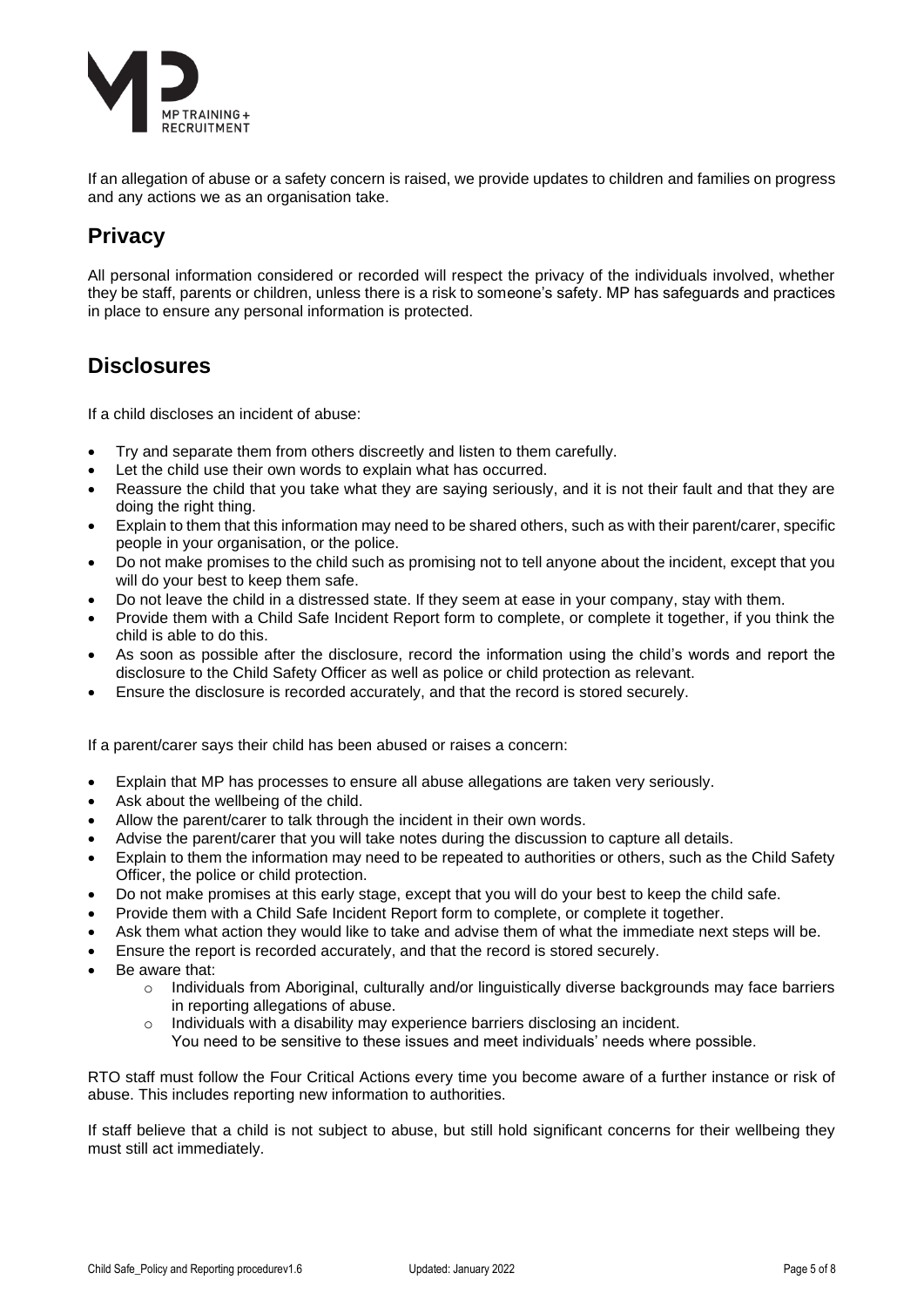

# **REPORTING PROCEDURES**

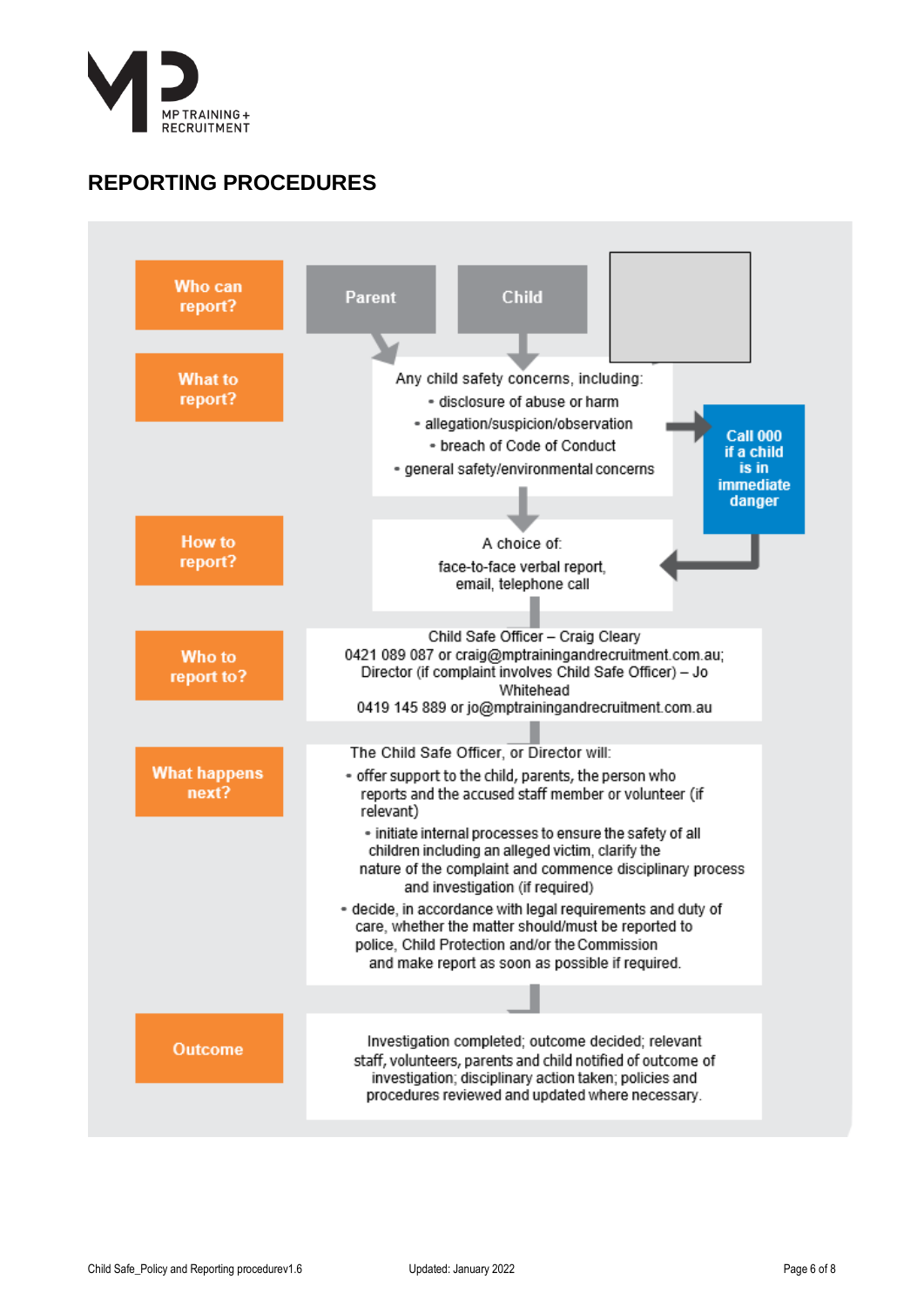

#### **FOUR CRITICAL ACTIONS FOR VET & HIGHER EDUCATION PROVIDERS**

Responding to Incidents, Disclosures and Suspicions of Child Abuse

# **PROTECT WEIGHTON WORLD | ENTERNAL | ENTERNAL | ENTERNAL | ENTERNAL | ENTERNAL | ENTERNAL | ENTERNAL | ENTERNAL | ENTERNAL | ENTERNAL | ENTERNAL | ENTERNAL | ENTERNAL | ENTERNAL | ENTERNAL | ENTERNAL | ENTERNAL | ENTERNAL**

#### **YOU MUST TAKE ACTION**

As an Organisation/Institution/University staff member vou play a critical role in protecting children\* in your care.

Nou must act if you form a

suspicion/reasonable belief

even if you are unsure and

have not directly observed

child abuse (e.g. if the victim

or another person tells

you about the abuse).

Nou must act, by following the four critical actions as soon as you witness an incident, receive a disclosure or form a rassonable belief that a child has, or is at risk of being abused.

#### templates to keep clear and comprehensive notes.

Refer to MP's Child Safe Policy and Reporting **Procedure and Child Safe Incident Report Form** 

Nou must use the relevant

"A child or young person is defined as a person under the age of 18 years